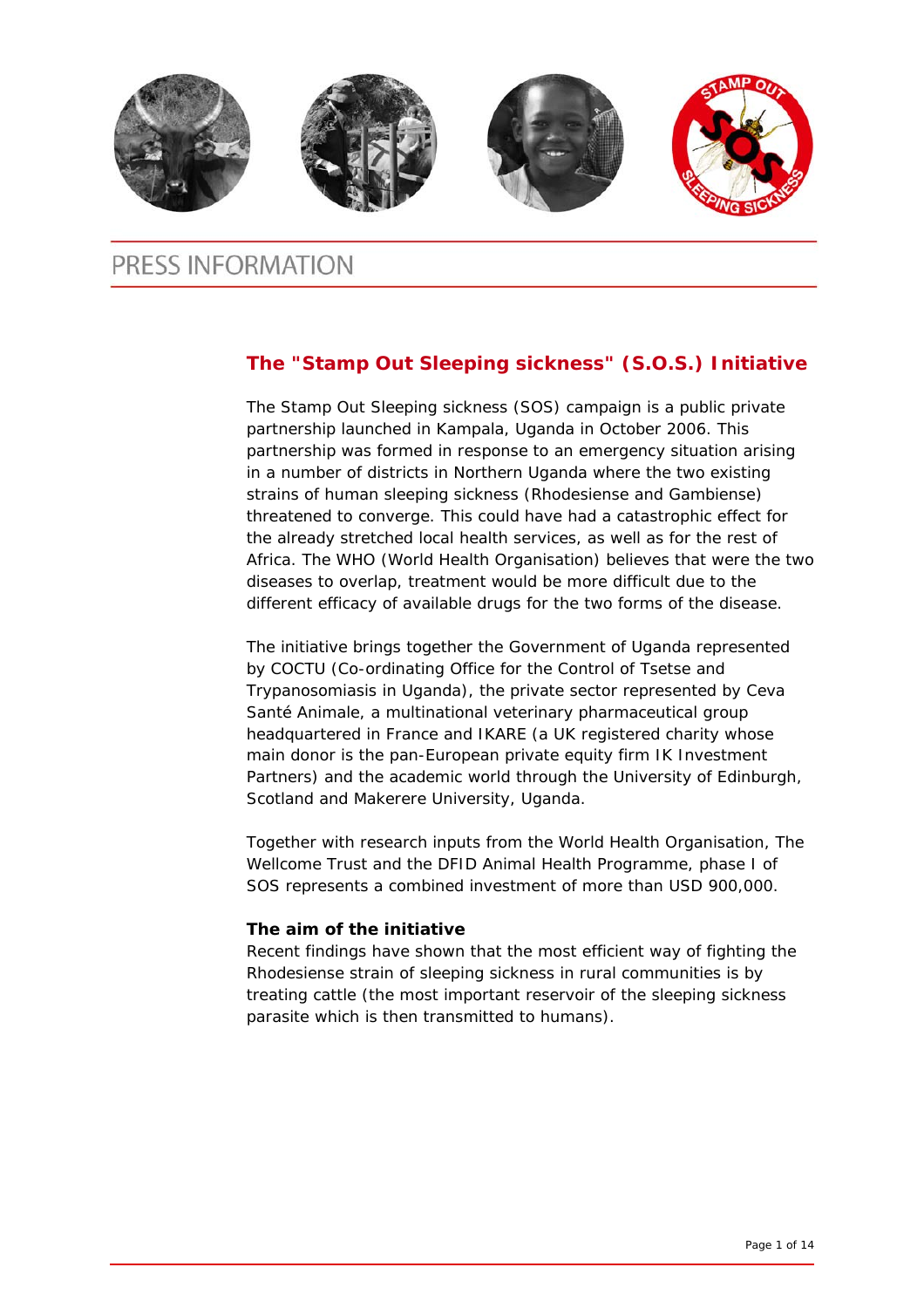Rather than "only" aiming to treat cases of the acute human disease, the initiative set out to attack the problem at source by treating the cattle reservoir and therefore preventing tsetse fly transmission. The initiative needed to prove not simply its efficacy but that it could also be sustainable by providing farmers with the know-how and access to affordable veterinary services and products, so they could do it "for themselves".

Research has shown that by treating over 80% of the cattle population with trypanocidal drugs and then spraying them on a regular basis with insecticides (to avoid re-infection and suppress tsetse flies) humaninfective parasites circulating in cattle can be eliminated. If there are no sleeping sickness parasites in cattle in areas affected by the zoonotic Rhodesiense sleeping sickness, there will be no new cases of sleeping sickness in people.

It has been shown that applying the insecticide only to those parts of the body where tsetse flies like to feed (Restricted Application Protocol or "RAP") – the belly and the front legs - as well as for the added benefit of tick control - the ears - is as effective as conventional wholebody spraying, but at a fraction of the cost.

#### **Achievements so far**

During the eight weeks of the initial emergency intervention, final year veterinary students from Makerere University successfully treated approximately 250,000 cattle in five districts in Northern Uganda, reducing the prevalence of the sleeping sickness parasite in the cattle by close to 70 per cent. After treatment each animal was also sprayed with a deltamethrin based insecticide spraying only the legs and belly of the cow, as well as spraying the ears for ticks, in order to prevent re-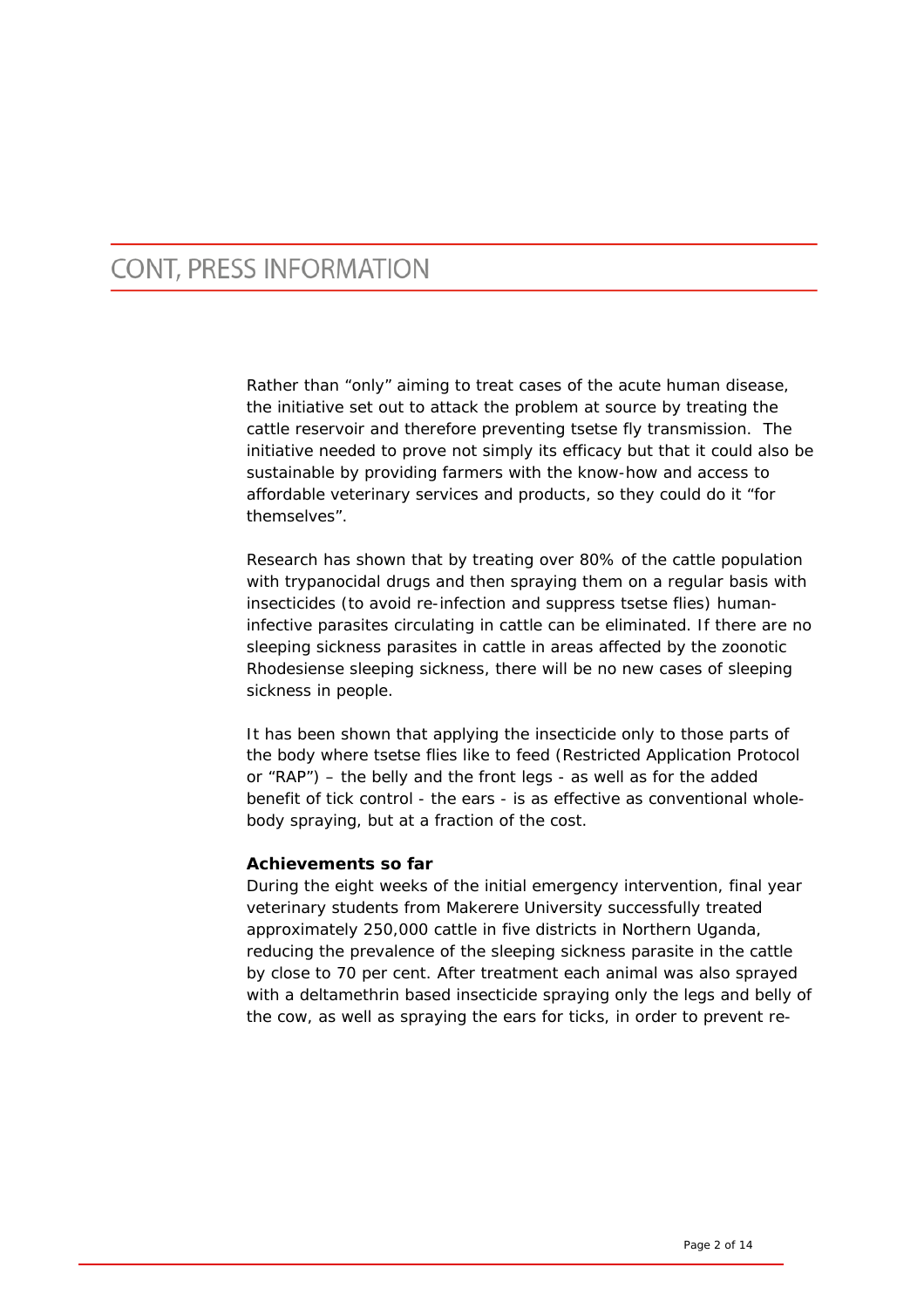infection as well as reduce the numbers of ticks and tsetse flies. (See below for additional treatment data).

This was the first time the veterinary students were given a chance of hands-on in-field experience and an opportunity to do community service, making them much better equipped for their future working lives in the public and private sectors. This positive and highly motivational experience has led the Veterinary Faculty at Makerere University to adapt its curriculum in order to accommodate such lecture free periods. The In-field Training and Community Service ("InTracs") programme now allows students on an ongoing basis to be deployed in-field and undertake treatment, spraying, sampling, interviews etc during these weeks.

Because protective spraying with insecticides needs to be repeated on at least a monthly basis, the SOS partners recognised a need to educate farmers and key stakeholders further about the causes of sleeping sickness and the close links between animal health and human health. This was a challenging task in an area with many "competing" health priorities but fortunately by the end of 2007 the immediate threat of crisis had been averted.

Even more importantly, during 2009, the five first SOS communities have demonstrated their determination to protect their own futures by working together with five young veterinarians, originally part of the Makerere student group. With the experiences gained from the intervention, the five young people, encouraged by the community, had identified enough demand for the products and services offered by them, to decide to build their own businesses - this is the basis of the so called "3 V Vet Initiative". IKARE and CEVA, working together with their local partner High Heights Services Limited are providing financial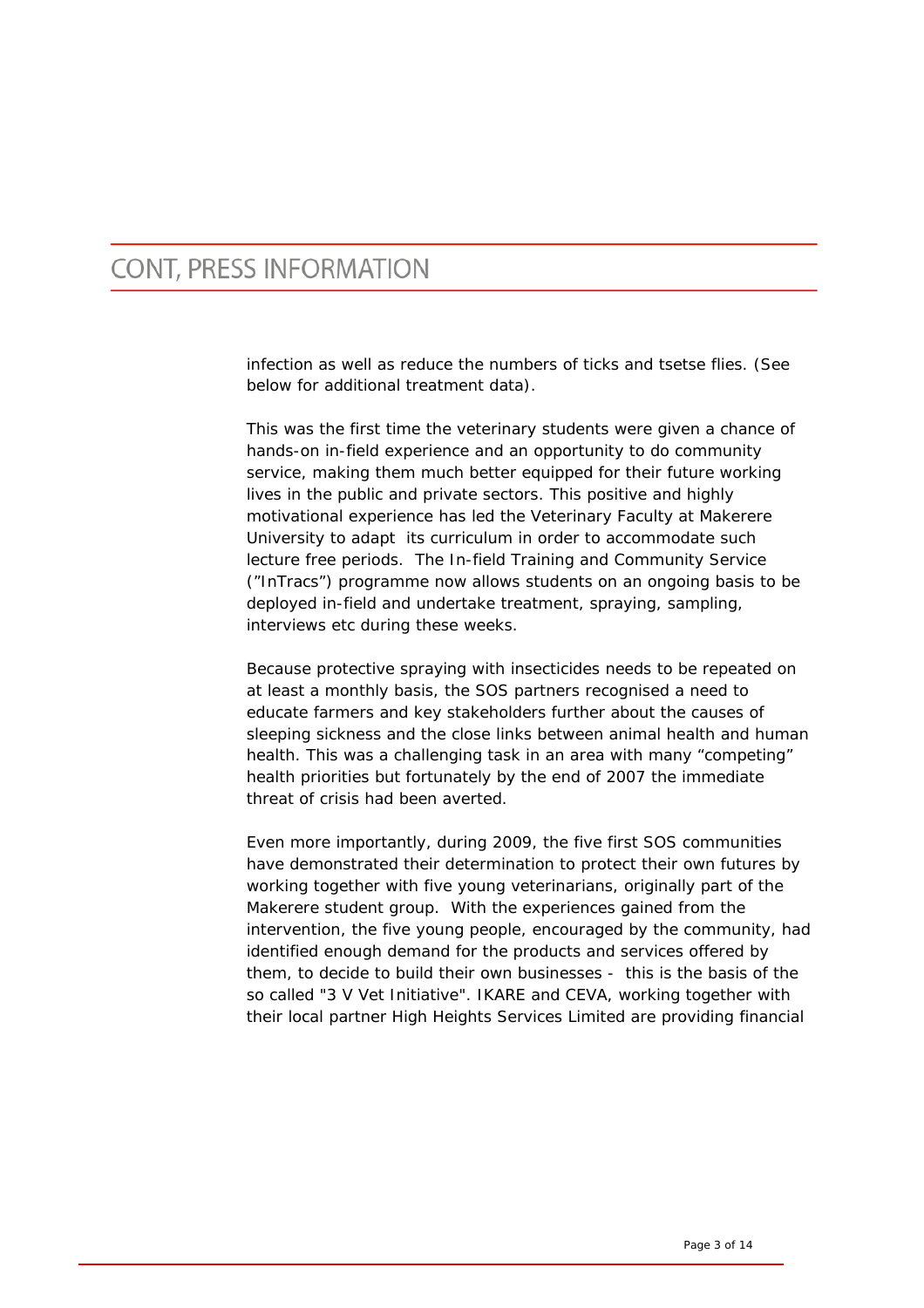as well as non-financial support to these emerging businesses. The objective is to build up a permanent distribution chain for veterinary products and services in previously unserved rural areas.

### **What lessons have we learned from SOS?**

**It works** - Integrated control of tsetse and ticks by first "cleaning" animals of *T.b.rhodesiense* infections through treatment and then preventing re-infection by regular spraying of legs and belly (and ears for ticks) of the animals is efficient and can be carried out at a reasonable cost (USD 0.06 per cattle per month for farmers doing it themselves or USD 50 per km2 of organised mass-treatment) compared to other forms of control.

**Who pays?** - Livestock owners pay and do have cash available to keep their cattle "tryps free" but there are limits as to how far they are able to travel and how much they are prepared to spend. The visible benefits of having fewer flies (including nuisance flies) and controlling ticks are as important "levers to purchase" as the "invisible benefit" of controlling tsetse and sleeping sickness.

**Organisation/motivation** - As with many other provisions of services which can benefit both individuals and the community as a whole, some form of public programme is required. There is currently a void in the provision of veterinary services as a result of policy decisions which reduced government involvement and spending in the 90's and absence of private sector activity to fill in. It is debatable whether the full responsibility and cost for tsetse control should be borne by individual cattle owners.

There is also a need to re-think how veterinary students and animal assistants are best trained for the tasks that face them and how best to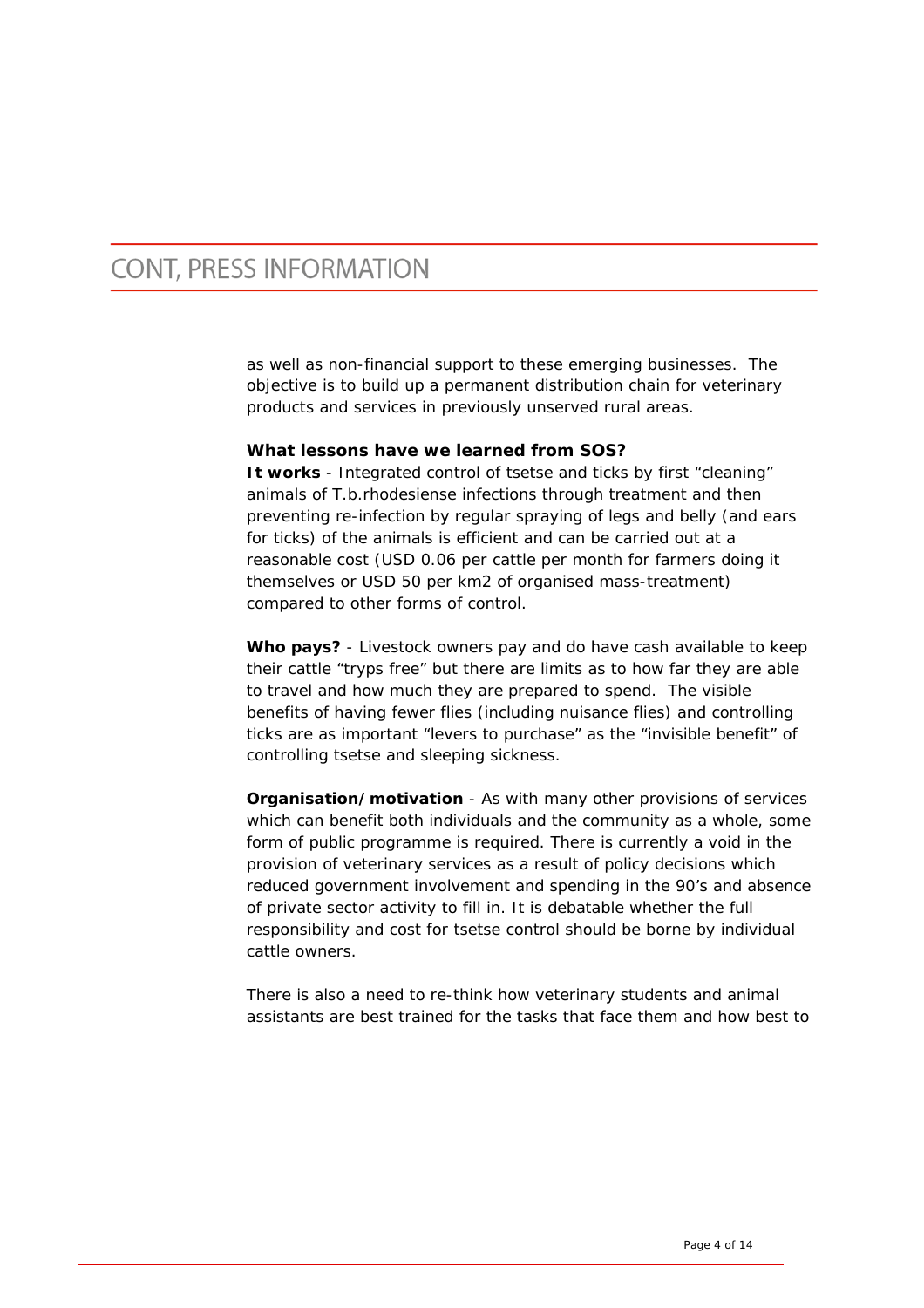find ways to ensure that they are able to live and work close to communities, who so obviously need and demand their services. In addition, the animal health service providers in affected areas need to be better equipped with information on sleeping sickness, currently classified as one of the neglected zoonotic diseases.

**"Models don't work, tailored animal health solutions do"** - The SOS partnership with its innovative utilisation of veterinary students to carry out block treatment of cattle in local communities (InTracs) and the use of RAP technology is one example of how the private and public sectors can partner up to improve delivery of animal health services in rural and other areas.

The intervention has helped to establish five of the former Makerere students in business. They now run their own veterinary practices, as well as supply products to more than 60 spray pump operators, who in turn carry out regular commercial spraying of cattle at the local village level. The livestock owner is simply charged a "fee per head" and has none of the difficulties of sourcing and securing product etc. This type of infrastructure is a key component of ensuring that re-infection does not occur.

#### **The SOS initiative has therefore been very successful in:**

- 1. Preventing the convergence of the two forms of sleeping sickness.
- 2. Reducing the cases of sleeping sickness in the areas where treatment of cattle was undertaken.
- 3. Creating employment through the provision of veterinary products and services.
- 4. Improving the health and livelihood of cattle and people in the SOS area.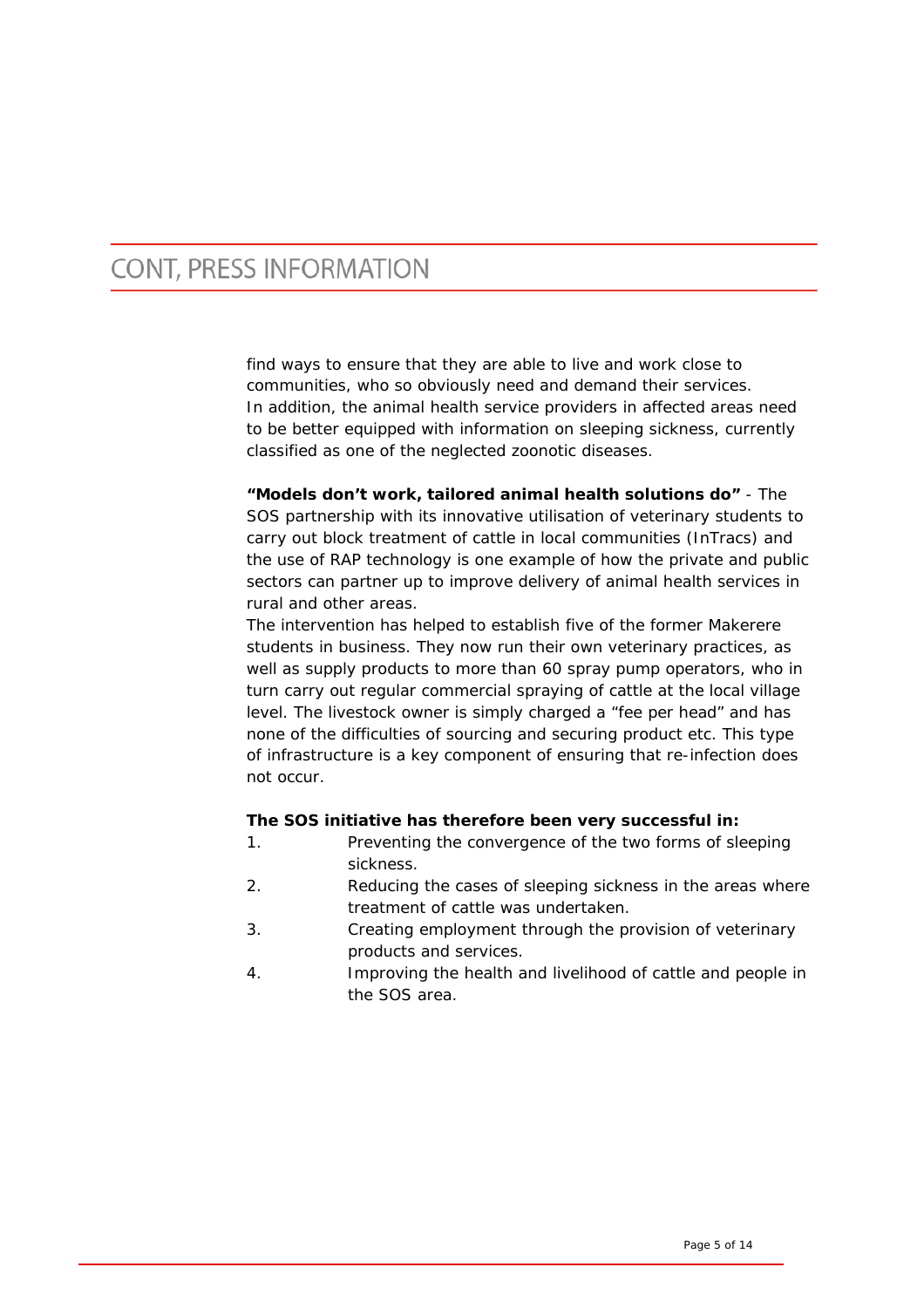5. Providing the undergraduate veterinary students with an opportunity for hands-on in-field training and community service, equipping them much better for their working lives.

### **Additional treatment data**

Cattle in the Dokolo and Kaberamaido districts were treated with isometamidium chloride, which has a prophylactic effect against trypanosome infections for up to three months. Cattle in the remaining SOS target treatment area (districts of Lira, Amolatar and Apac) were treated with diminazene aceturate, which is curative, but does not have a prophylactic effect against new trypanosome infections. The choice between the two depended on the level of infection in the district.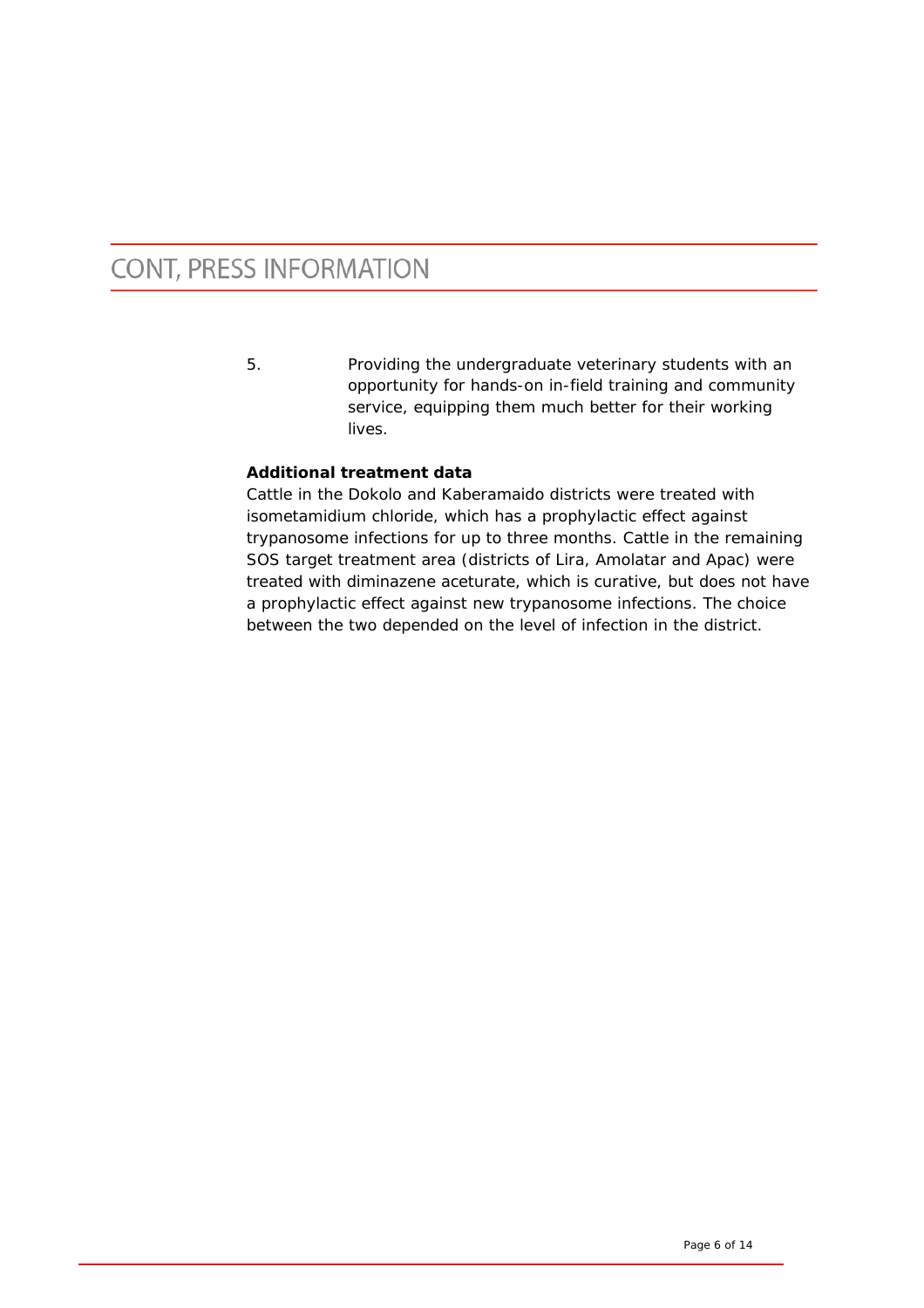1

### **About Sleeping Sickness - Human African Trypanosomiasis (HAT)**

HAT is a vector-borne parasitic disease. The parasites are transmitted to humans by the bite of an infected tsetse fly (Genus Glossina), which acquired its infection from feeding on animals harbouring the human pathogenic parasites or from an infected person. A person is more than 1,000 times more likely to be infected from a tsetse having previously fed on an infected cow than another person. As the disease can be transferred from animals to humans it is called a zoonotic disease.

- 60 million people at risk in 37 countries
- **30,000 50,000 new cases reported per year**
- An estimated 300 000 500 000 people are currently affected by the disease
- 48,000 deaths / year
- [1](#page-6-0).5 million DALYs<sup>1</sup> per year

There are two human forms of the disease – the chronic form called Gambiense sleeping sickness as well as the acute form known as Rhodesiense sleeping sickness. Uganda is the only African country unfortunate enough to host both of them.

More than 100 people die everyday from sleeping sickness in Africa.

<span id="page-6-0"></span><sup>&</sup>lt;sup>1</sup> DALYs = Disability Adjusted Life Years. The sum of years of potential life lost due to premature mortality and the years of productive life lost due to disability.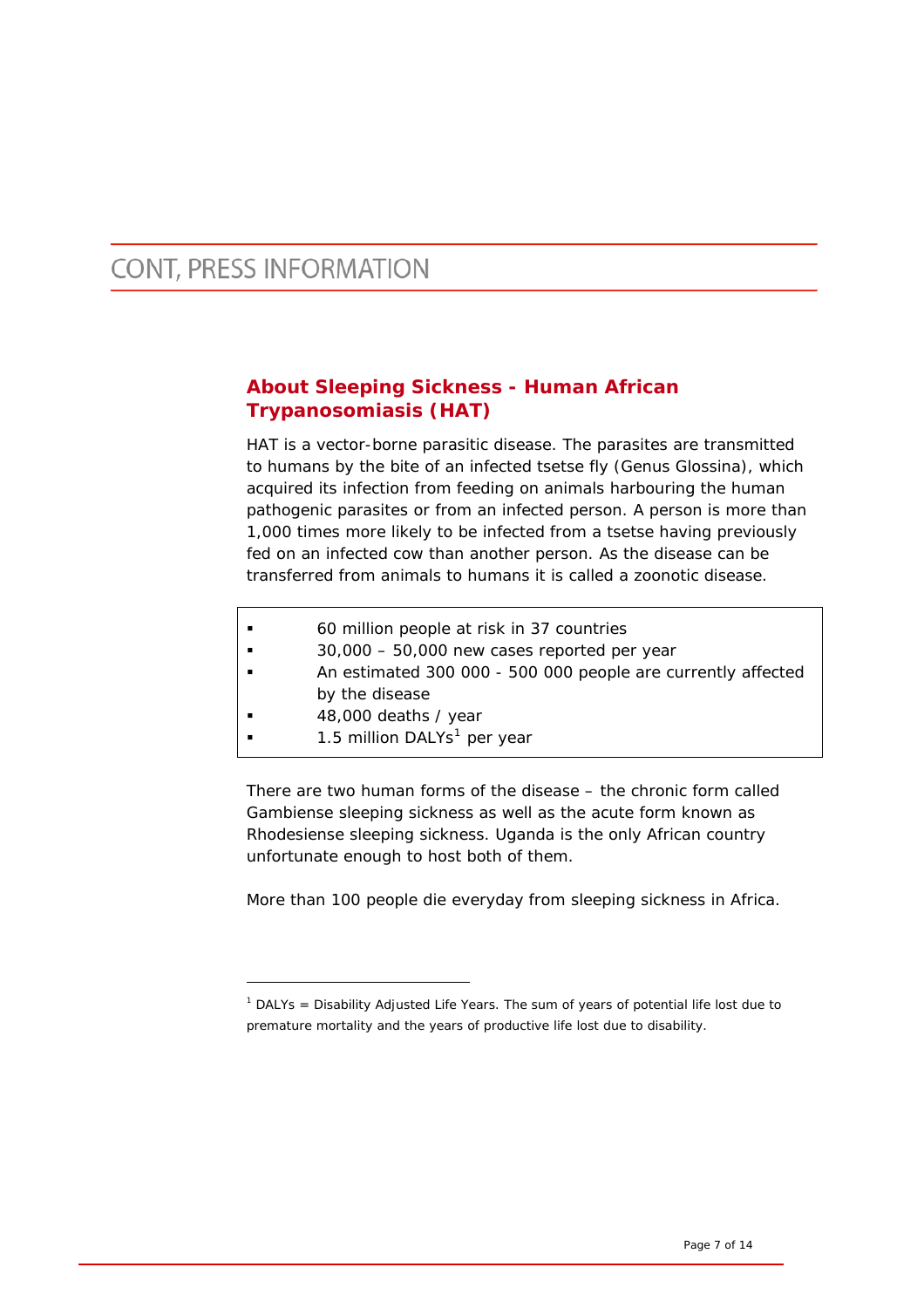### **Animal trypanosomiasis (Nagana)**

Other parasite species and sub-species of the Trypanosoma Genus are pathogenic to animals and cause animal trypanosomiasis in many wild and domestic animal species, causing lower productivity, weakness and eventual death. All of these symptoms can have devastating effects on farming and food production in affected areas as, if oxen are too weak to plough crops are not planted; nor will cows calve properly nor produce enough milk. Without being affected, animals can also host the human pathogenic parasite acting as long-term reservoirs of the disease.

The northward spread of the disease in Uganda is associated with movement of cattle carrying the human-infective parasites. It is only in recent years that new sensitive diagnostic tools have revealed the importance of the cattle reservoir of infection for sleeping sickness. It is now believed that most cattle in endemic areas carry the humaninfective parasites.

Recent findings have shown that the most efficient way of fighting the Rhodensiense strain of sleeping sickness in rural communities is by treating cattle, either with isometamidium chloride, which has a prophylactic effect against trypanosome infections for up to three months or with diminazene aceturate, which is curative, but does not have a prophylactic effect against new trypanosome infections. The choice between the two usually depends on the level of infection in the district. In order to avoid re-infection cattle should then be sprayed with insecticide on a regular (monthly or ideally bi-weekly) basis.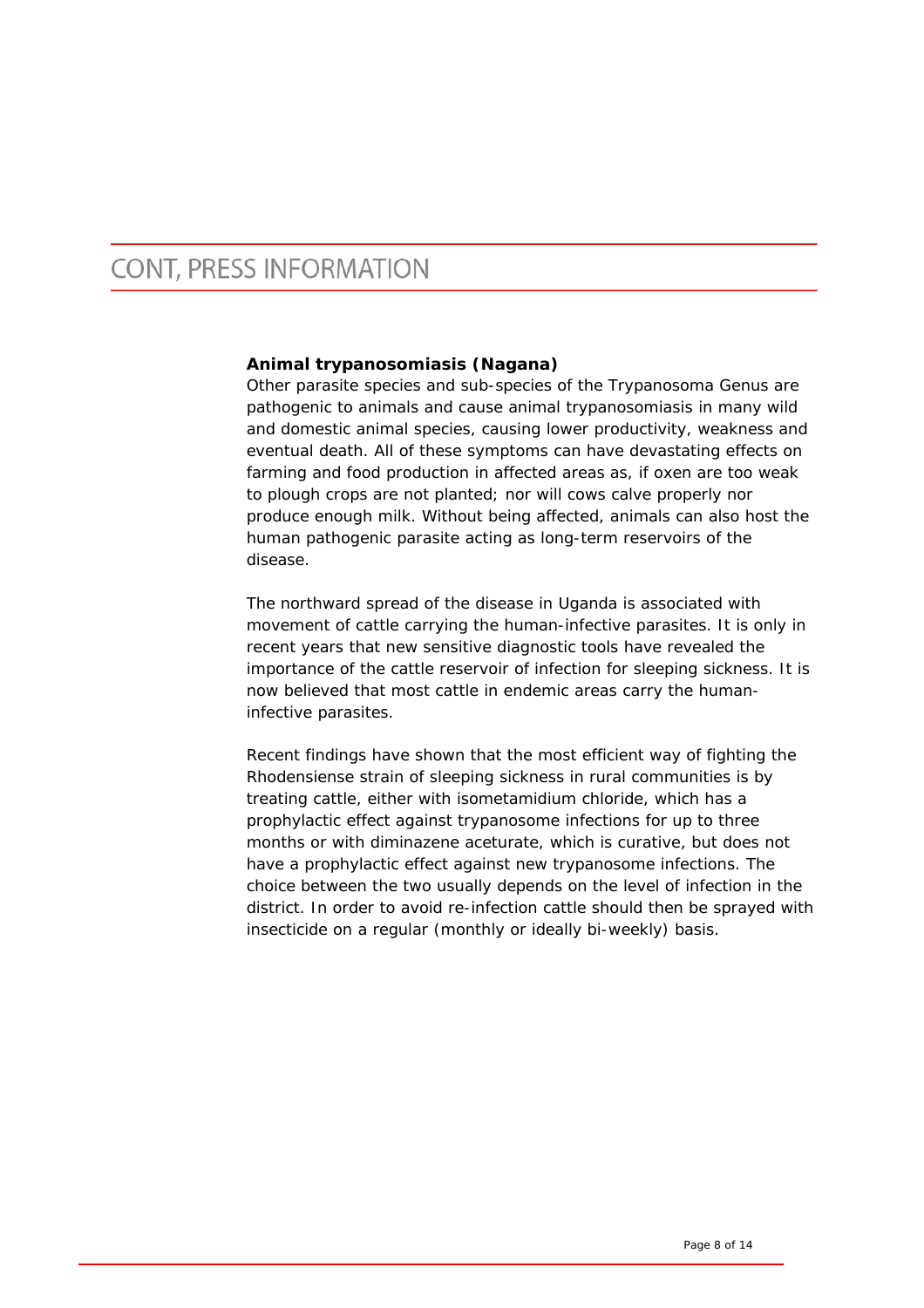### **Geographical distribution of the disease**

The disease occurs in 37 countries, all in sub-Saharan Africa. The most severely affected are amongst other Sudan, Uganda, Tanzania, Democratic Republic of Congo and Angola. The prevalence of the disease differs greatly from one country to another as well as within different regions of each country.

Sleeping sickness mostly affects the most active (15-45 years old) and poorest parts of the populations living in remote rural areas of Africa. Uganda is the only country in Africa where the two forms of the disease occur. The chronic form of the disease (Gambiense) occurs in northwestern part, near the Sudanese border and until recently, the acute form (Rhodesiense) of the disease was confined to the south-east of the country. But since the late 1980s, acute sleeping sickness has been spreading north, as cattle were imported back into areas which were previously unstable because of civil strife and there was in 2006 a real risk that the two forms of disease would overlap. This was the original rationale of the SOS initiative, to treat the five districts at the epicentre of the possible convergence and drive the extent of the *T.b. rhodesiense* belt back south once more.

#### **Infection and symptoms**

The disease is transmitted through the bite of an infected tsetse fly. The trypanosomes multiply in subcutaneous tissues, blood and lymph. After a first "common" stage of the disease (fever, headaches, joint pains and itching), the second stage begins when the parasite crosses the blood-brain barrier and invades the central nervous system. In general this is when the signs and symptoms of the disease appear: confusion, sensory disturbances and poor co-ordination. Disturbance of the sleep cycle, which gives the disease its name, is an important feature of the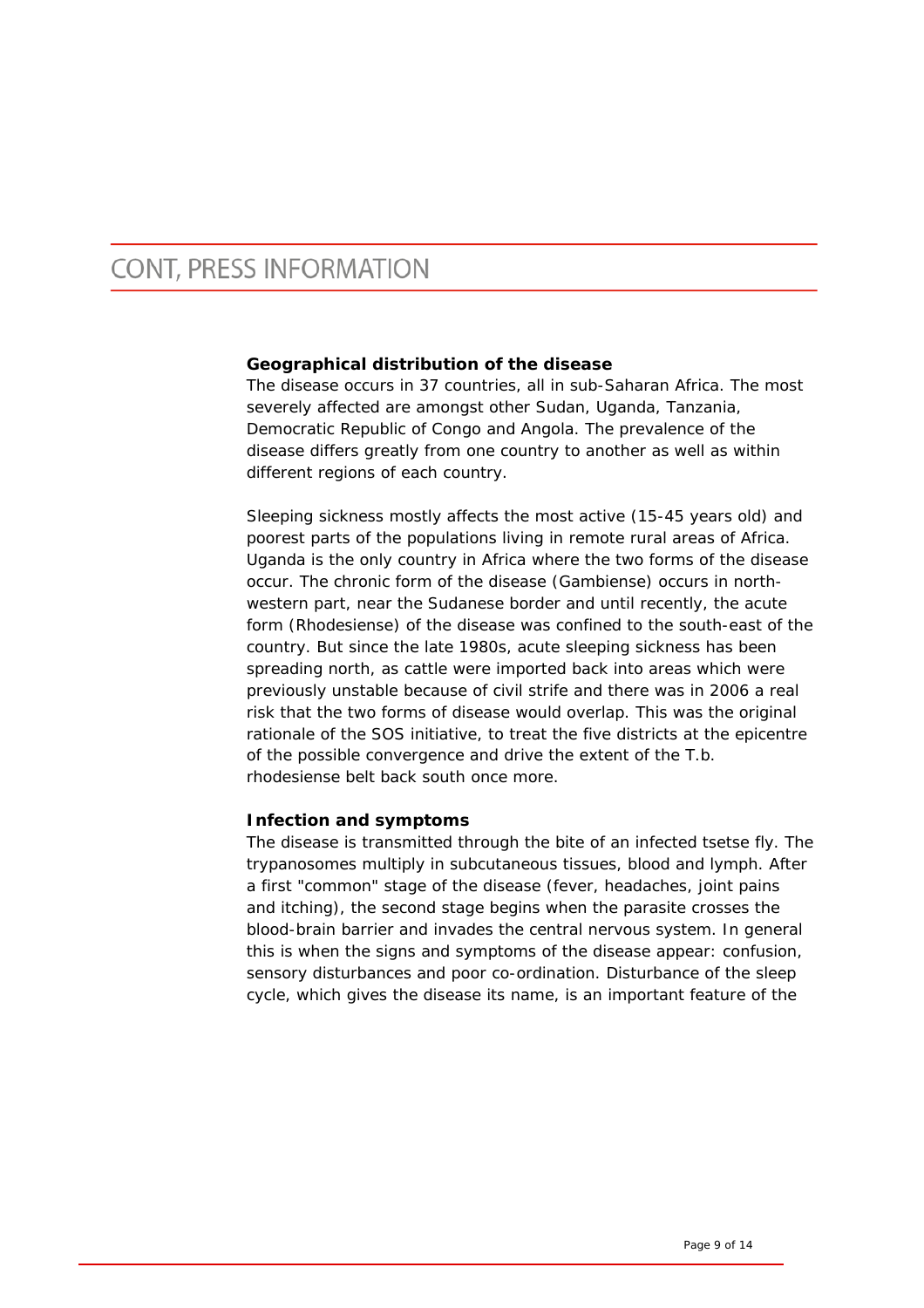second stage of the disease. Without treatment, sleeping sickness is fatal.

The chronic form represents more than 90% of reported cases of sleeping sickness and may last for years in the infected person without major signs or symptoms of the disease occurring. When symptoms do emerge, the patient is often already in an advanced disease stage, when the central nervous system is affected.

The acute form represents less than 10% of reported cases. First signs and symptoms are observed after a few months or weeks. The disease develops rapidly and invades the central nervous system.

### **Disease management**

Every attempt to curb sleeping sickness has faced a number of difficulties, which hinder or even stop the progress made:

- the disease only occurs in sub-Saharan Africa, where poverty, social instability, insecurity, and consequently weak health systems are often "the norm".
- the disease is rural, occurring mostly in remote, difficult to access areas, with poor or no access to health services;
- current tools to combat the disease require a technical and medical competence of calling for specialized staff with extensive experience and strong dedication, which places severe pressures of implementation on national health services,
- the disease competes with other pandemic diseases e.g. malaria and HIV, consigning sleeping sickness to a low rank in health priorities, thus receiving little support from national health authorities and donors.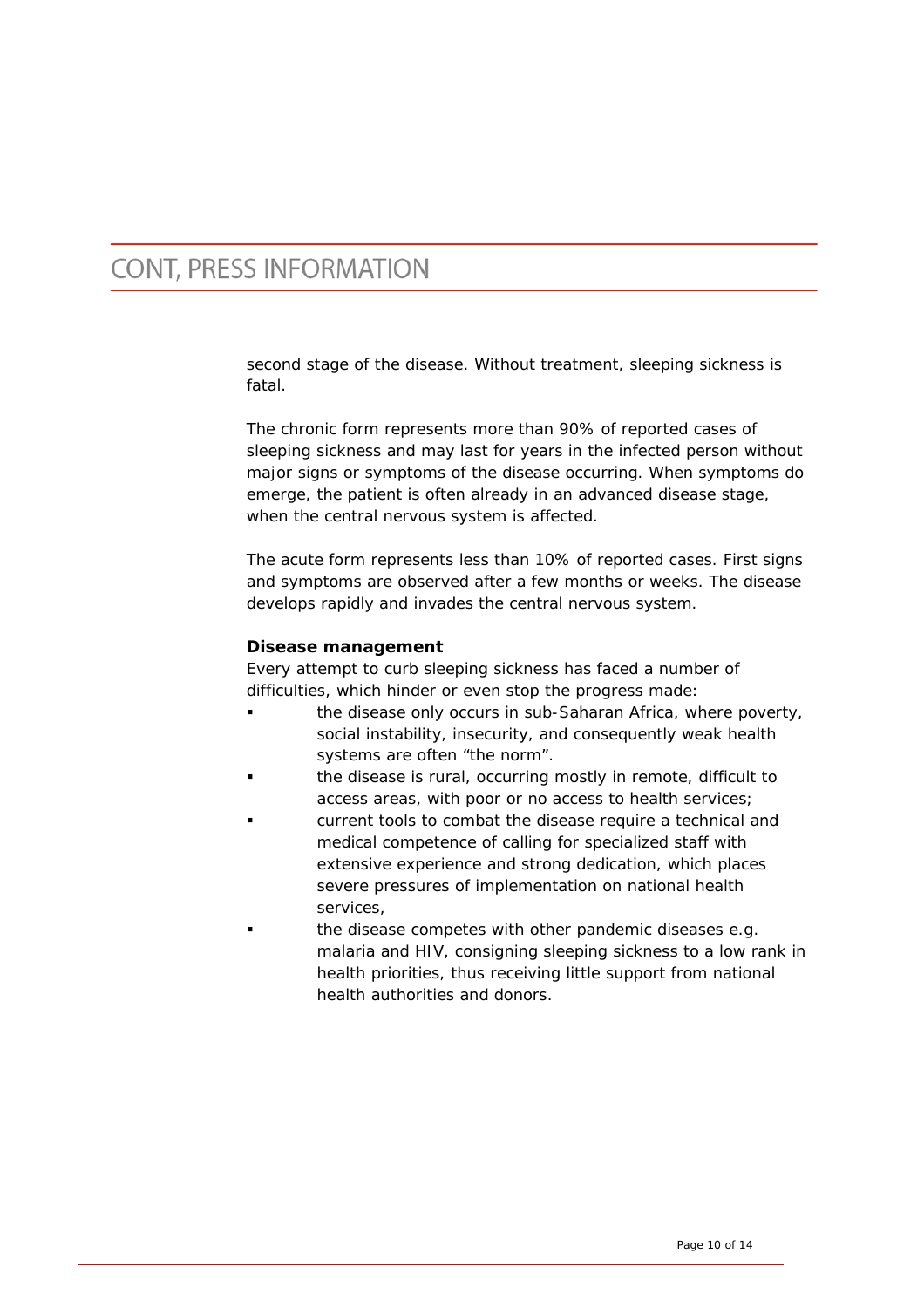### **Treatment**

Only four drugs are registered for the treatment of Human African Trypanosomiasis which all have a certain level of toxicity and can have severe side-effects, including death.

The treatment regime is still complex, all patients should be followed up for two years with lumbar punctures every six months to look for relapse. This is extremely difficult to organise and sustain in many of the areas where sleeping sickness is endemic.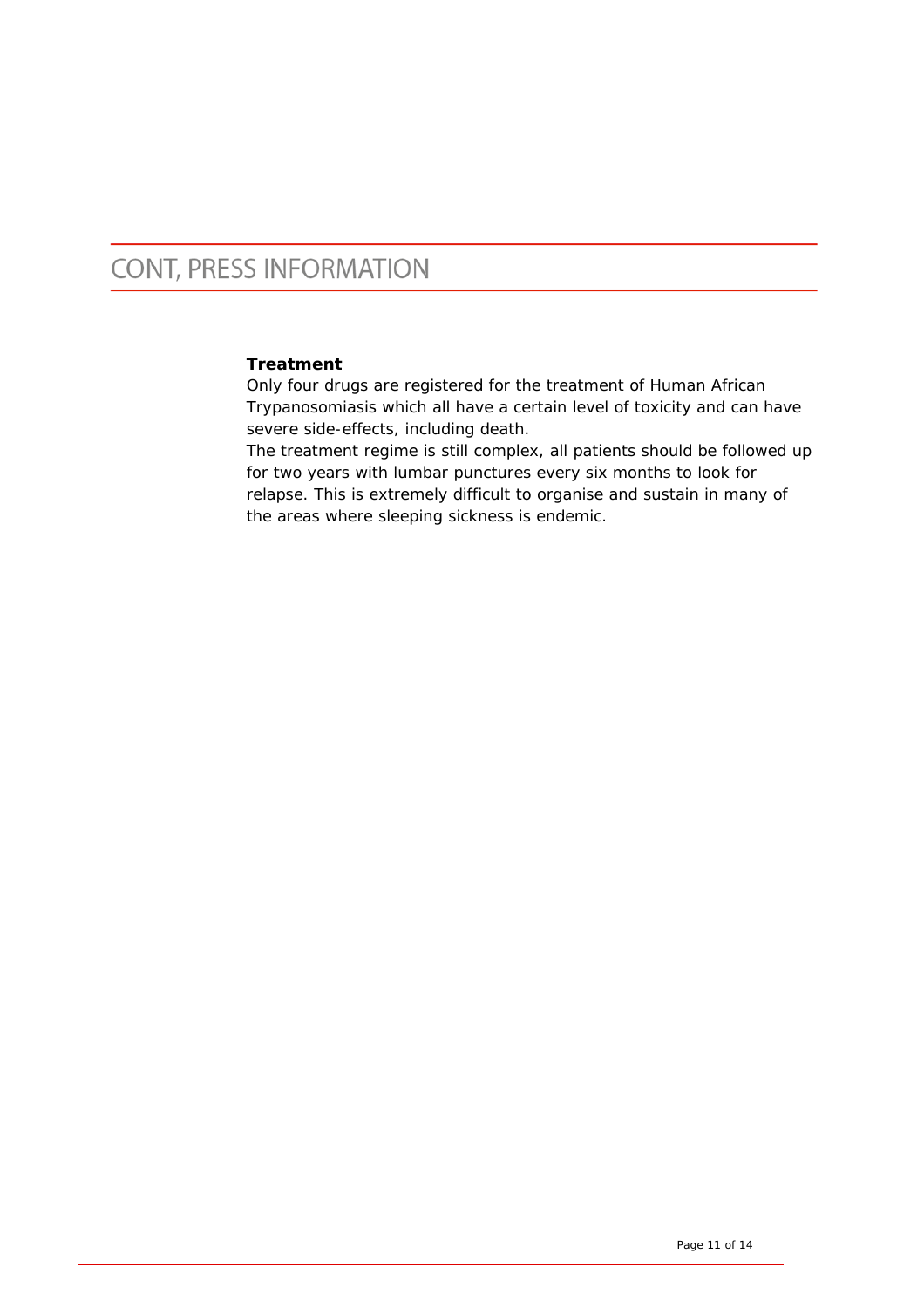### **The SOS-partners**

### **CEVA Santé Animale**

CEVA Santé Animale headquartered in Libourne, France is a multinational veterinary pharmaceutical group with 2, 274 employees worldwide The company has 46 sites around the world, 14 manufacturing plants, 6 Research centres (2 Pharmaceutical and 4 Biological) with revenues of EUR 395 M of which 8.3% are allocated to research.

### **COCTU Coordinating Office for Control of Trypanosomiasis in Uganda (COCTU)**

In 1986, the Ministry of Agriculture, Animal Industry and Fisheries (MAAIF) created the Uganda Trypanosomiasis Control Council (UTCC) to deal with the issue of sleeping sickness. The UTCC later created COCTU to supervise the initiation, formulation, negotiation and implementation of all projects involving the control of tsetse and trypanosomiasis in the country.

### **High Heights Services Limited (HHS)**

HHS is a private company registered in Uganda and was founded in 2007. HHS aims at promoting public private partnerships in providing services to the rural communities through helping in the establishment and management of small scale business. It has a particular focus on services that promote the one health concept through community engagement in problem identification and solving.

### **IKARE**

IKARE (IK Aid and Relief Enterprise) is an independent charity founded in 2006. IKARE aims at transferring key business concepts, such as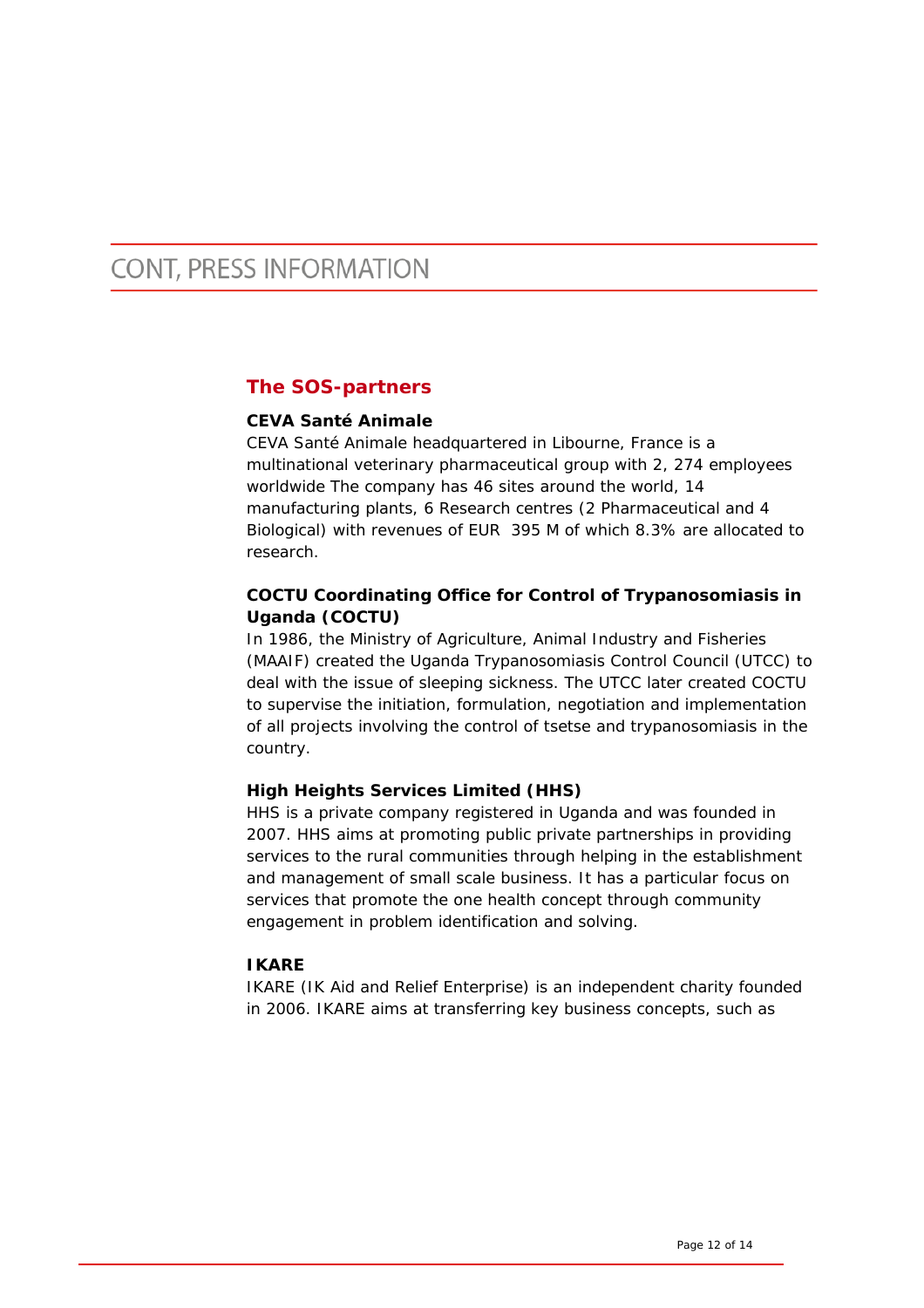fund utilization efficiency and financial transparency as well as project management skills, from the private equity industry into the causes it supports. Starting small-scale and focused, IKARE's resources are presently fully dedicated to the "Stamp Out Sleeping sickness" initiative. IKARE's main sponsor is IK Investment Partners.

#### **IK Investment Partners**

IK Investment Partners (formerly known as Industri Kapital) ("IK") is a European private equity firm, having raised a total of EUR 5.7 billion, including EUR 1.7 billion in the latest fund IK2007. Since 1989, IK has acquired 69 European companies. IK invests mainly in mid-sized companies with strong cash flow and profit improvement potential, operating in mature industries with fundamental underlying growth.

### **Makerere University**

Often referred to as the "Harvard of Africa", Makerere University established in 1922 is the oldest and largest university in Uganda. Makerere University has 22 faculties, institutes and schools offering programmes for about 30,000 undergraduates and 3,000 postgraduates.

### **University of Edinburgh, Centre for Tropical Veterinary Medicine (CTVM)**

The CTVM was established in 1970 as a department in the faculty of Veterinary Medicine of the University of Edinburgh. CTVM's research laboratories are fully equipped for the techniques associated with modern immunological and molecular biological studies of entomology, helminthology, virology, bacteriology, protozoology, nutrition and animal production. CTVM's staff number around 60 in the UK and in developing countries.